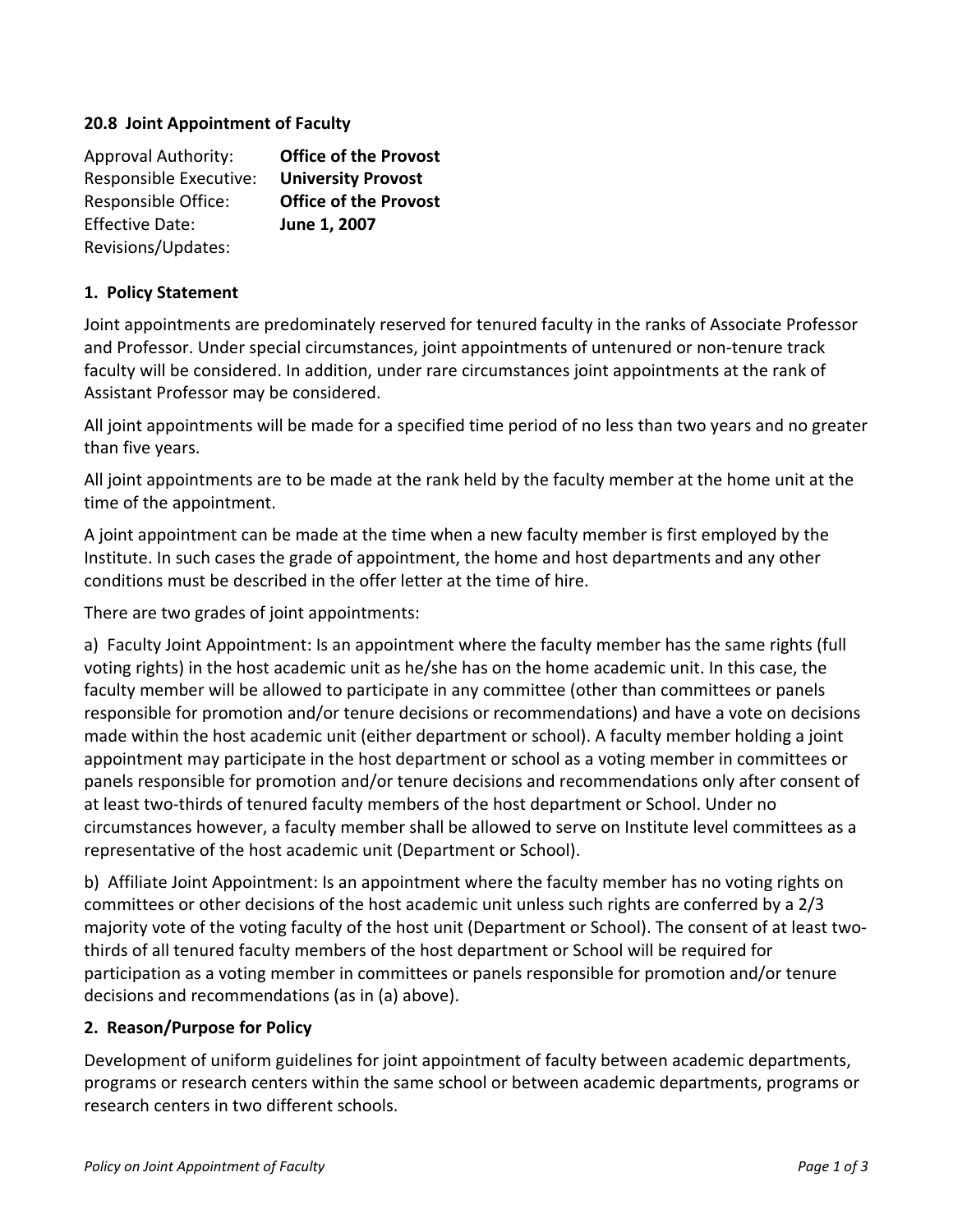## **3. Policy Scope:**

This policy applies to:All faculty of Stevens Institute of Technology

## **4. Related Documents:**

Faculty Handbook

# **5. Contacts:**

- 1. Academic Deans of the Schools
- 2. Academic Council
- 3. Office of the Provost

# **6. The Policy**

a. General Joint appointments of faculty across academic units are essential in promoting interdisciplinary initiatives and they are highly encouraged. Joint appointments are solely based on merit, must serve a specific purpose (s) and must result in measurable benefits to the Institute. Such appointments can be either joint between academic departments, programs or research centers within the same school or between academic departments, programs or research centers in two different schools.

# b. Appointment Procedures

- 1. The following procedures shall be followed in the award of joint appointments:
	- The joint appointment process begins with an application for joint appointment submitted by the faculty member. This application is submitted to the Department Directors of the home and host units and the Dean (s) of the School (s) and should contain the following:
	- The grade of the joint appointment requested.
	- A complete justification of the request for joint appointment including the anticipated activities of the applicant and how those activities will result in distinct mutual benefits in both the home and host academic units.
	- Evidence of prior collaboration between the applicant and faculty within the host department.
	- A plan (including milestones) that shows the value derived from the joint appointment.

2. The application shall be reviewed by the directors of the home and host units. If both department directors agree that the request has merit, they submit a joint recommendation for appointment to the Dean (s) of the School (s) of the home and host departments. In the case of an application to the grade of Joint Faculty Appointment, the director of the host Faculty Joint Appointments department shall seek approval by the majority of the voting faculty of the department before he/she proceeds with a recommendation for appointment. In the case of an application to the grade of Affiliate Joint Appointment the director of the host department can recommend the applicant after consultation with the department faculty. Any space and/or budgetary issues resulting from the joint appointment, for either the home or host unit, such issues must be included in the joint recommendation of the department directors.

3. The Dean(s) of the home and host departments in consultation with the Provost shall at their discretion, approve the joint appointment.